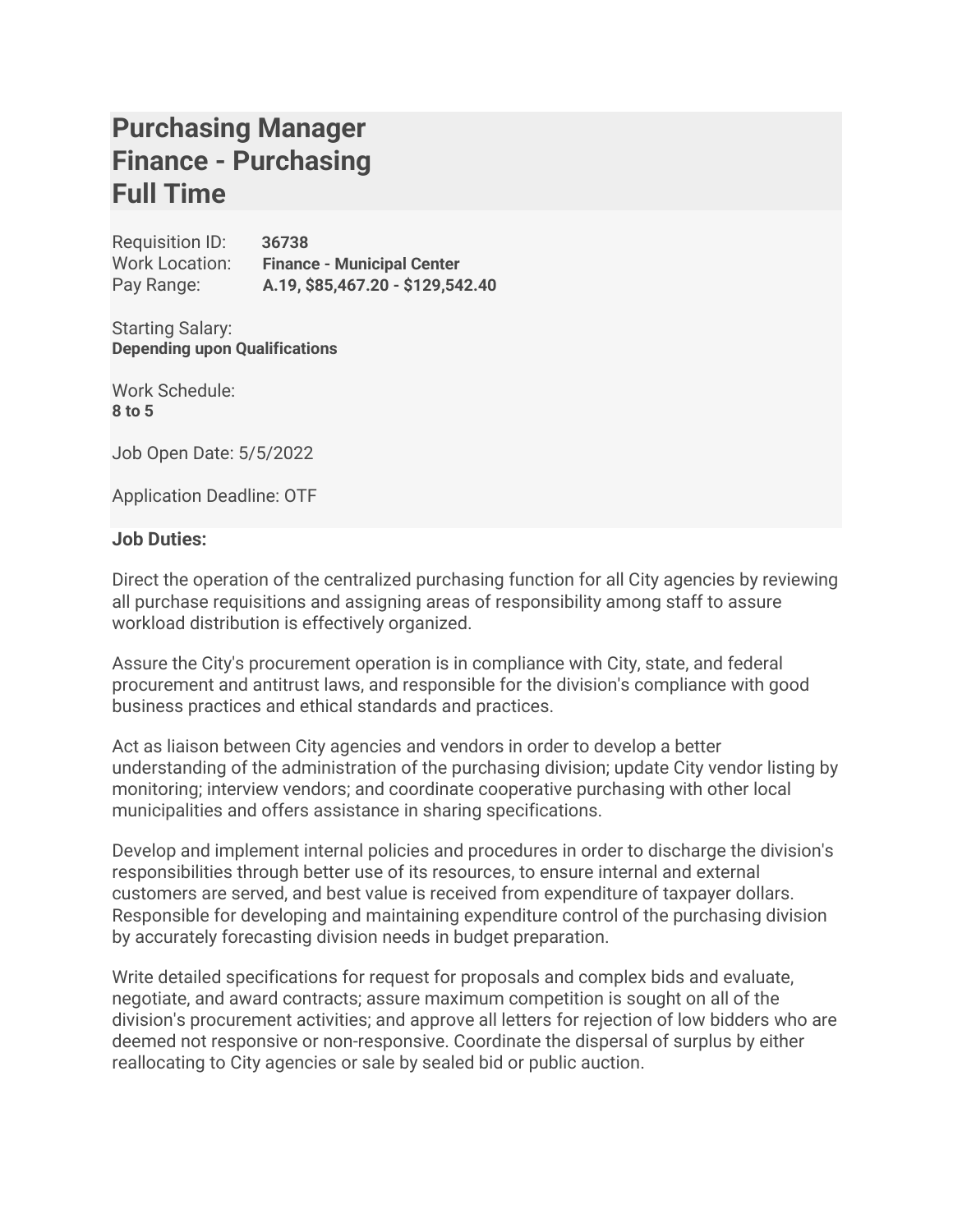**Official City Job Description:** https://www.vbgov.com/government/departments/human**[resources/Employment-VBGOV/Job%20Descriptions/Purchasing\\_Manager\\_02735.pdf](https://www.vbgov.com/government/departments/human-resources/Employment-VBGOV/Job%20Descriptions/Purchasing_Manager_02735.pdf)**

## **Working Conditions:**

# **<https://workingcondition-summary-prod.s3.amazonaws.com/B.002723.pdf> Minimum Requirements:**

MINIMUMS: A Bachelors degree in finance, business, accounting or similar program and seven (7) years of experience OR any combination of education and experience equivalent to eleven (11) years utilizing the required knowledge, skills, and abilities, and associated with such positions as Purchasing Director or Administrator in a related or associated field. SPECIAL REQUIREMENTS: All employees may be expected to work hours in excess of their normally scheduled hours in response to short-term department needs and/or City-wide emergencies.

#### **Additional Requirements:**

DMV Transcript: Required CDL: Not Required DOT History: Not Required CPS Check: Required Physical: Not Required Respirator: Not Required Polygraph Review: Not Required Psychological Screening: Not Required

Attachments Required:

# **Preferences:**

Certified as either a Public Procurement Officer (CPPO), Purchasing Manager (CPM), Professional Public Buyer (CPPB), or similar. Experience with the Virginia Public Procurement Act. Experience supervising a large procurement team. Experience with all or some of the following: complex construction, public/private partnership, e-procurement technology solutions.

#### **Special Instructions:**

- Please complete the application in its entirety. The application is the primary required document used to screen qualifications and years of experience. A resume does not replace a completed application. Fields on the application left blank, including but not limited to job duties, dates of employment, and hours worked, may cause your application to be incomplete.
- You will not be able to access the details of this job ad once the closing date has passed. If you would like to retain this information, please take a screen shot or print using your browser's printing capability.
- Your responses to any "Supplemental Questions", if attached to this requisition, must be supported by the information you give us in the work experience section of this application.